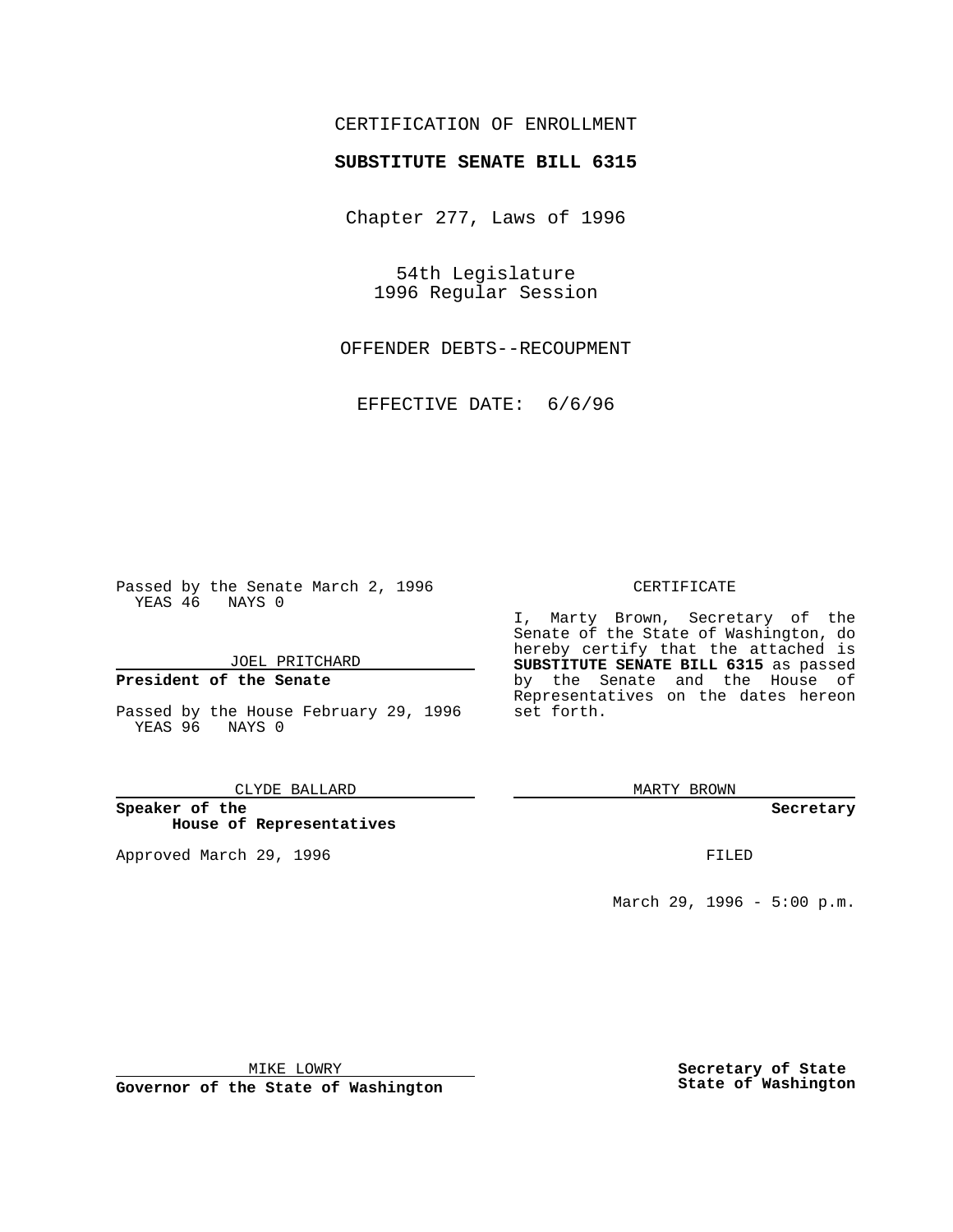## **SUBSTITUTE SENATE BILL 6315** \_\_\_\_\_\_\_\_\_\_\_\_\_\_\_\_\_\_\_\_\_\_\_\_\_\_\_\_\_\_\_\_\_\_\_\_\_\_\_\_\_\_\_\_\_\_\_

\_\_\_\_\_\_\_\_\_\_\_\_\_\_\_\_\_\_\_\_\_\_\_\_\_\_\_\_\_\_\_\_\_\_\_\_\_\_\_\_\_\_\_\_\_\_\_

### AS AMENDED BY THE HOUSE

Passed Legislature - 1996 Regular Session

### **State of Washington 54th Legislature 1996 Regular Session**

**By** Senate Committee on Human Services & Corrections (originally sponsored by Senators Hargrove, Long, Kohl and Schow; by request of Department of Corrections)

Read first time 01/24/96.

1 AN ACT Relating to offender debts; and amending RCW 72.09.450.

2 BE IT ENACTED BY THE LEGISLATURE OF THE STATE OF WASHINGTON:

3 **Sec. 1.** RCW 72.09.450 and 1995 1st sp.s. c 19 s 4 are each amended 4 to read as follows:

5 (1) An inmate shall not be denied access to services or supplies 6 required by state or federal law solely on the basis of his or her 7 inability to pay for them.

8 (2) The department shall record all lawfully authorized assessments 9 for services or supplies as a debt to the department ((and)). The 10 department shall recoup the assessments when the inmate's institutional 11 account exceeds the indigency standard, and may pursue other remedies 12 to recoup the assessments after the period of incarceration.

 (3) The department shall record as a debt any costs assessed by a 14 court against an inmate plaintiff where the state is providing defense pursuant to chapter 4.92 RCW. The department shall recoup the debt when the inmate's institutional account exceeds the indigency standard 17 and may pursue other remedies to recoup the debt after the period of incarceration.